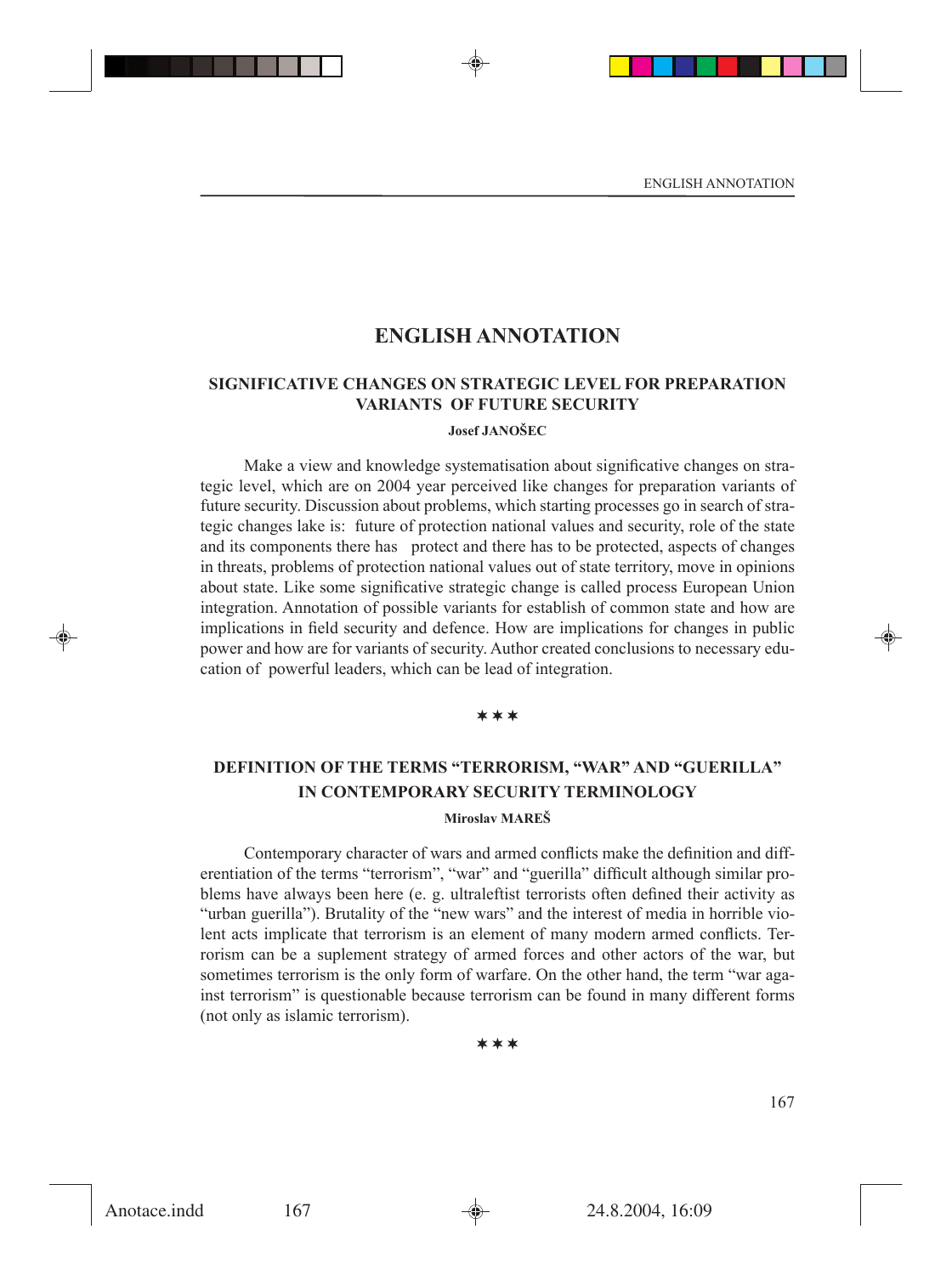# **FRENCH AND GERMAN ARMIES ENGAGEMENT IN ABROAD MISSIONS**

#### **Ivo PIKNER**

The author deals with participation of French and Germany forces in abroad missions. France has great and long term time experience from military missions in overseas but for Germany it is new task for Bundeswehr - missions in abroad. In current time there is the effective deployment of both French and German forces in the fight against the forces of global terrorism.

¬¬¬

# **REPORT OF THE JOINT INQUIRY INTO THE TERRORIST ATTACKS OF SEPTEMBER 11, 2001**

### **Oldřich KRULÍK**

Analysis of the contemporary history events. One of the very first trials how to deal with the terrotist attacks from the 11th of September 2001 in the USA was establishing a fact- finding Commission. The new institution is responsible for the summary of the known facts and for the recommendation how to deal with the new security situation. The new proposals for strenghtening the security sector are expected. The first part of the academic serial describes the findings of the Commission, which were used for formulating its conclusions as well.

### $***$

# **MUSLIMS AND EUROPEAN SECURITY Jan ONDŘEJKA**

This article focuses on actual security problems concerning the muslim community living in the Europe. It outlines reasons leading to muslim terrorist attacks in the Europe. At the same time it shows the problems of accepted restrictions in the fight against terrorism in the Europe and possible methods solving coexistence between the Europe and muslim community living in the Europe.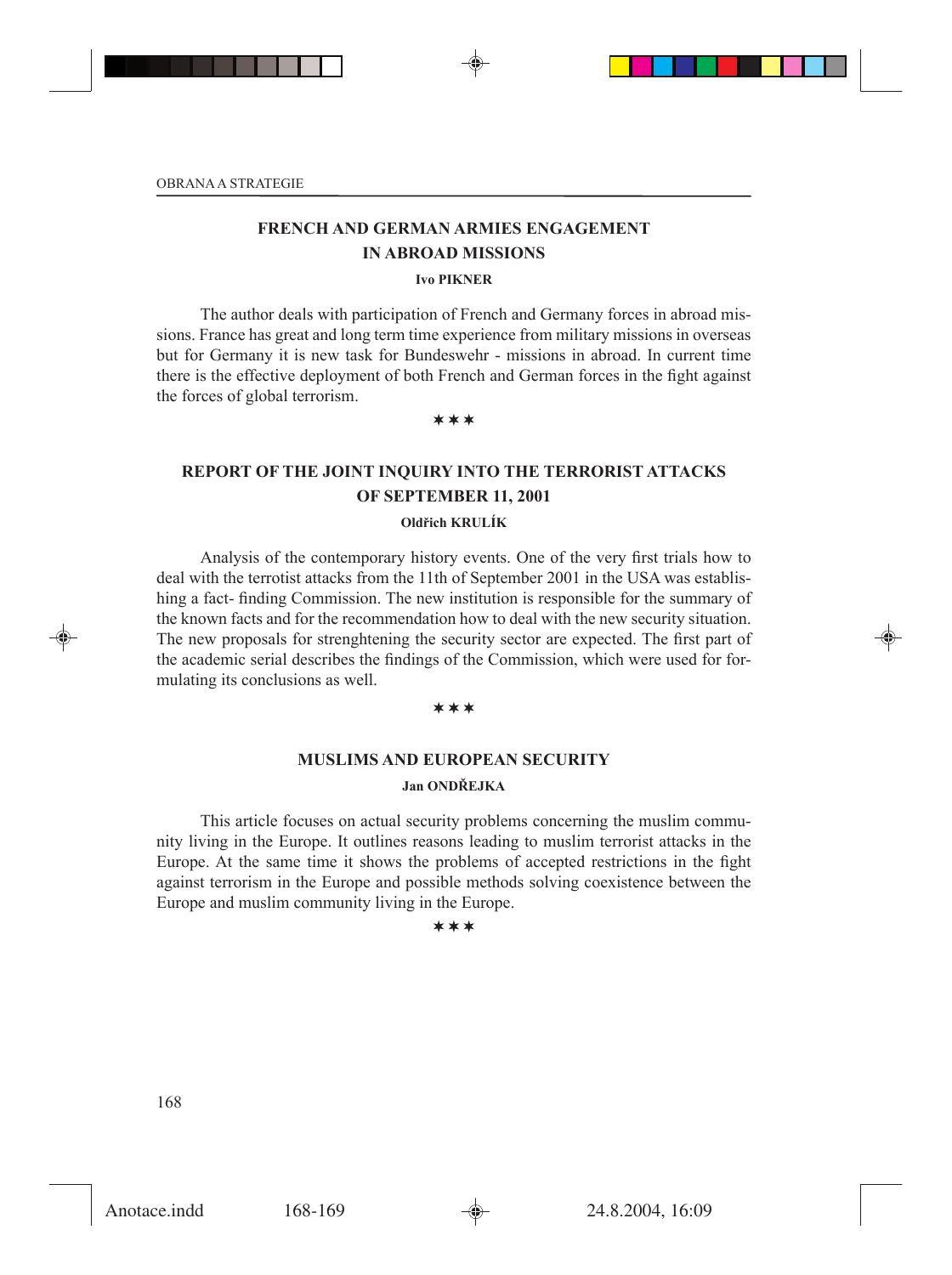# **TRANSFORMATION OF THE HUNGARIAN MILITARY HIGHER EDUCATION**

### **Miklós SZABÓ**

Author written about transformation of Hungarian military higher education. Hi arise from a brief description of structural changes of military forces and relevant military education system. Hi does refer approach to drawdowns of faculties and to structural changes of departements in years 1996 - 2004, hi written about long-term plans, which doing influence to structural changes. Author deducated comprehensive lessons for general use in other countries.

¬¬¬

# **MILITARY OPERATIONS AND INFLUENCE OF TECHNICAL PROGRESS FOR WARFARE**

### **Antonín KRÁSNÝ**

The article deals with the description of the future warfare environment, new types of armed conflicts and potential enemies. The author presents recent and future military operations, the changing in leading of battle activities and variants of possible military and security structure.

#### ¬¬¬

# **CREATION OF MATERIAL RESOURCES IN THE ARMED FORCES ARMAMENT PROCES – REQUIREMENT DEFINITION Josef PROCHÁZKA**

Requirement definition of the armed forces and its transformation in feasible armament programs and project is a key issue of effective creation of material resources and its needed operational capabilities. It is a relevant matter for planned development of our armed forces to get inspiration through analyses abroad approaches. Germany and France developed for this reasons analytical teams in order to assess wide range of aspects and to define long perspective requirements through the planning cycle.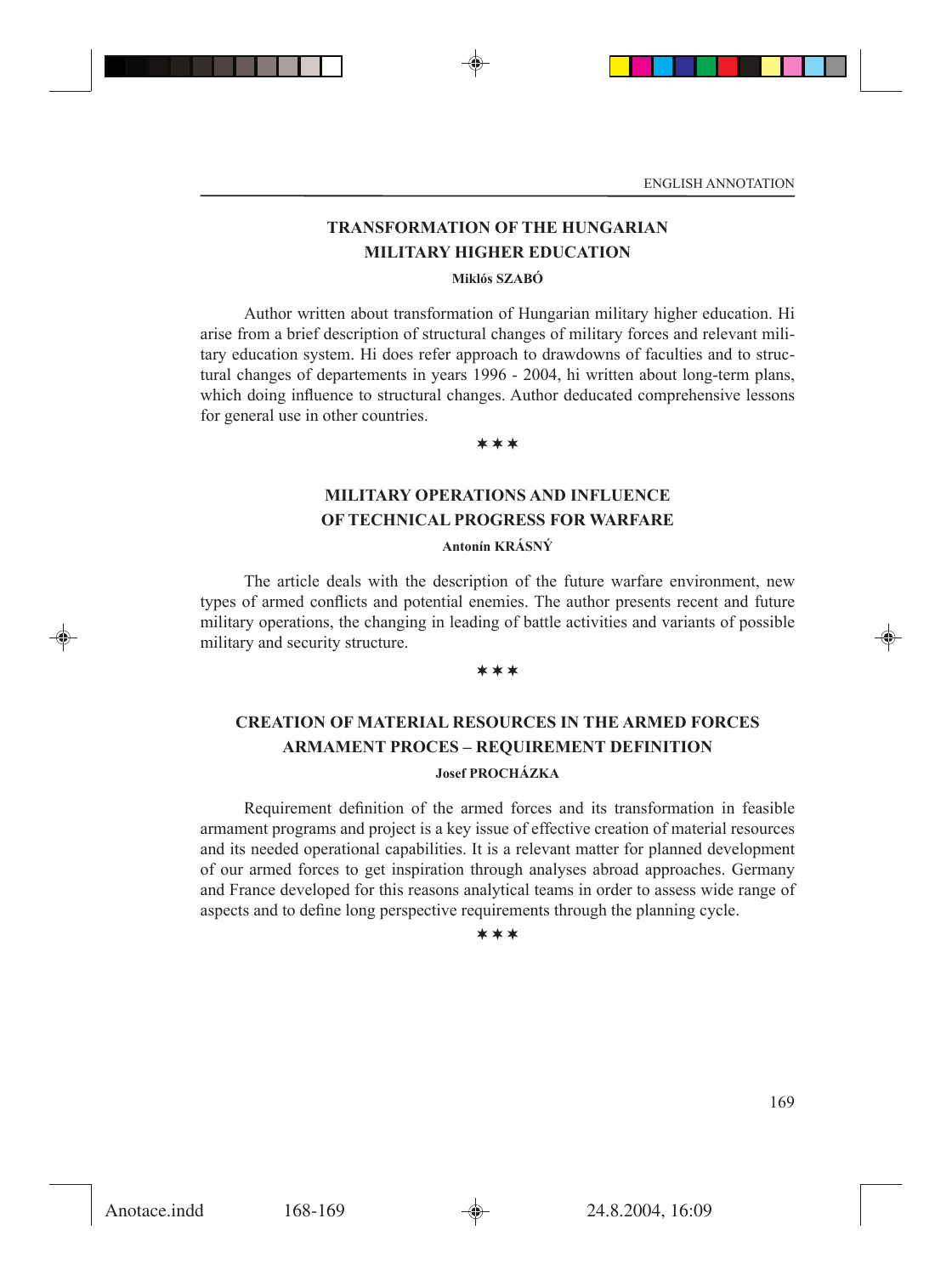### **MARKETING SUPPORT OF THE ACQUISITION IN THE ARMAMENTS SYSTEM**

### **Petr ŠMIDRKAL**

The article describes marketing support of acquisition in the armaments as one of the decisive instruments for increasing of efficiency of armaments process. There are described, in the article, principles of effective acquisition in the connection with approved Conception of creating of professional Army of the Czech Republic and mobilization of the Czech Armed Forces. This conception was overworked according to the framework of new sources connected with transformation into the professional Army. The Article deals with the content and ways of carring out the marketing support. It gives at the same time attention to the repsective elaborated documents in this area.

#### ¬¬¬

### **PROBLEMS OF FINANCIAL RESOURCE MANAGEMENT IN DEFENCE AND IN CZECH ARMED FORCES**

### **Roman HORÁK**

Financial Problems of Defence are problems of public management. This situation needs change public management in public sector of CR. Causes of this problems are in public financial management and they are objective and subjective character. We can see this problem from two levels. The most important level is political deci-sion making process, so-called first allocation  $-$  "for defence". Second level is decision making process "in defence". It is economy with resources in to Armed Forces, so called second allocation.

 I analyse present situation of nancial management like a part of management in the Czech Armed Forces. I analyse causes and search answers how rationalise financial management processes. Ones of the possible ways is so-called new public management and his implementation in conditions of Czech Armed Forces.

#### $***$

# **PROJECT OF THE FIGHTER L-159 ALCA IN CONTEXT OF THE DEFENCE AND ECONOMY POLICY OF THE CZECH REPUBLIC**

#### **Bohuslav PERNICA**

This article is a case study, which briefly summarize development in realization of the project of the Combat Airplane L-159 ALCA in the context of Czech Rep. defence and economic policy in period 1996—2004. This is an example that pointed to the weaknesses of the connection of Czech Rep. defence and economic policy.

#### $***$